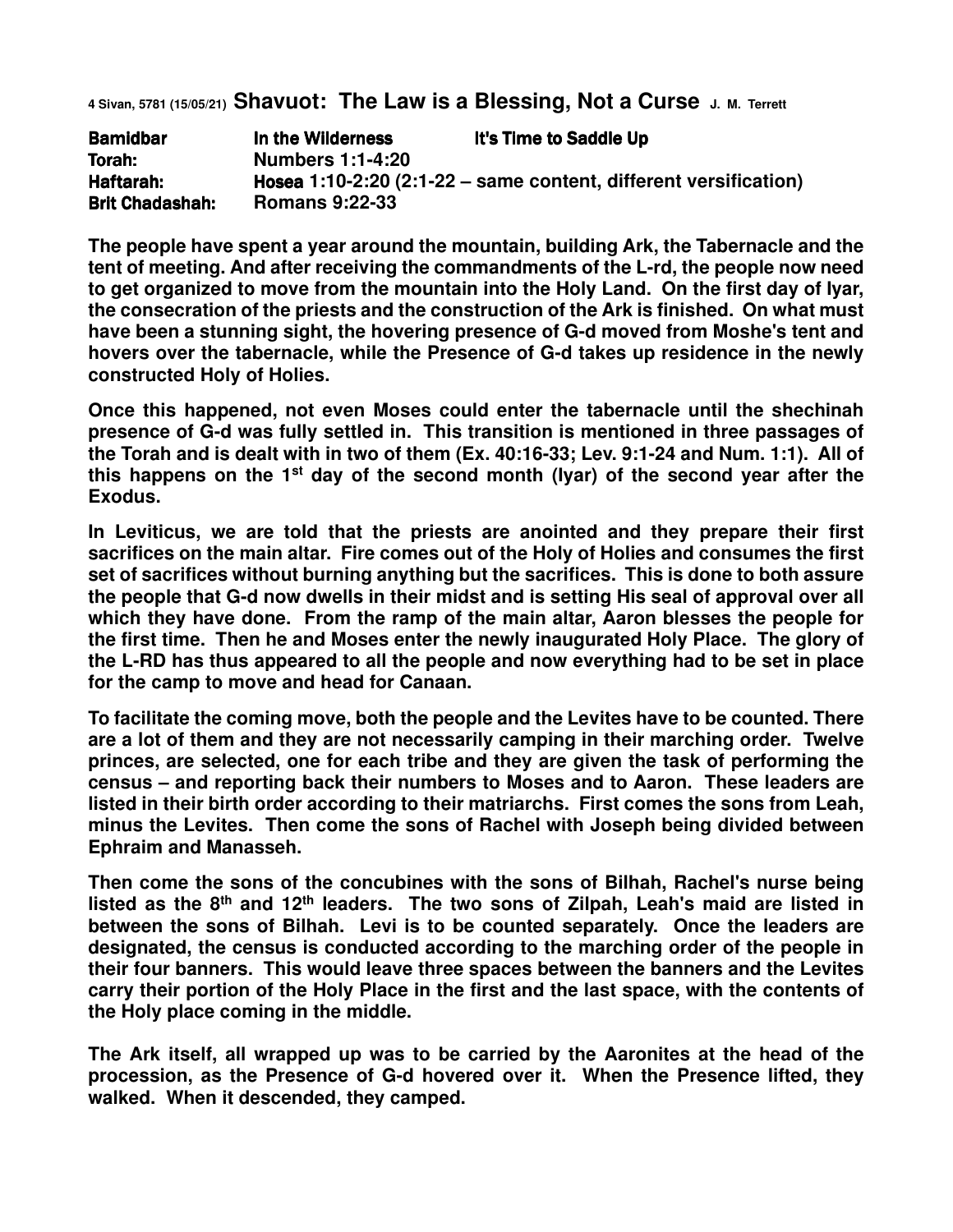**The camp would now be organized into four banners of three tribes each. Once they finished each march, those who carried the ark would stop and the people would form up around them and the various parts of the ark were put back together in their specified order.** 

**Once the ark stopped, to the east, the direction they were traveling in, the banner of Judah would camp, with the tribes of Issachar and Zebulon. They were all descendants Leah's children. To the south of the Ark, the banner of Reuben camped, along with the tribes of Simeon and Gad. To the west of the tabernacle, was the banner of Ephraim, along with the tribes of Manasseh and Benjamin. Finally, to the North was the banner of Dan, along with the tribes of Asher and Naphtali.**

**When the Presence lifted, the Levites would disassemble the various portions of the tent of meeting, beginning first with the wrapping of the Ark and then once they were camped, the whole structure was put back together before the Ark was unwrapped. It was a precision parade which was designed to be a kind of victory parade because the motley crew who left Egypt had been transformed into the mighty, unstoppable hosts of the L-RD.** 

**The numbers of warriors in each tribe, capable of bearing arms was counted, along with all the Levites who we capable of performing their ministry. The number of first born sons in each tribe was also counted. If this number exceeded the number of ministering Levites, than a tax was paid to maintain spiritual balance. We are not told if the strangers were also counted or were required to join the ranks of the warriors of the tribes among whom they settled. We are also not told if their first born were counted. As this group is mentioned less and less over the years, it is likely that they gradually converted and were assimilated into the tribes they lived amongst.** 

**We need to be careful not to read things into the text of the Bible which it does not teach. When I consulted a rabbinic commentary about today's portion, I was surprised to find some very fanciful additions to the details which the account actually contains. Each of the semi-precious stones on the High Priest's breastplate was a different colour and each of the twelve was assigned one of the colours, even though the text refers to the number twelve and says nothing about which colour may have been assigned to which tribe.** 

**In the commentary, each of the twelve tribes supposedly had their own banner according to their supposed tribal colour. And each of the twelve banners was supposedly decorated with the symbol of the tribe, which was supposedly derived from the meaning of their Hebrew name.** 

**The camping order of the Levites who surrounded the tent of Meeting is also given with no mention of any banners for them. The text mentions four banners with each banner having three tribes. No special colours or symbols are mentioned. In the Talmudic commentary, each tribe's colour represented a character trait which each tribe apparently possessed. The same was supposed to be true about the meaning of their Hebrew names.** 

**On our modern world, the zodiac and other kinds of astrology are common and people are said to possess character traits according to the star sign they were born under.**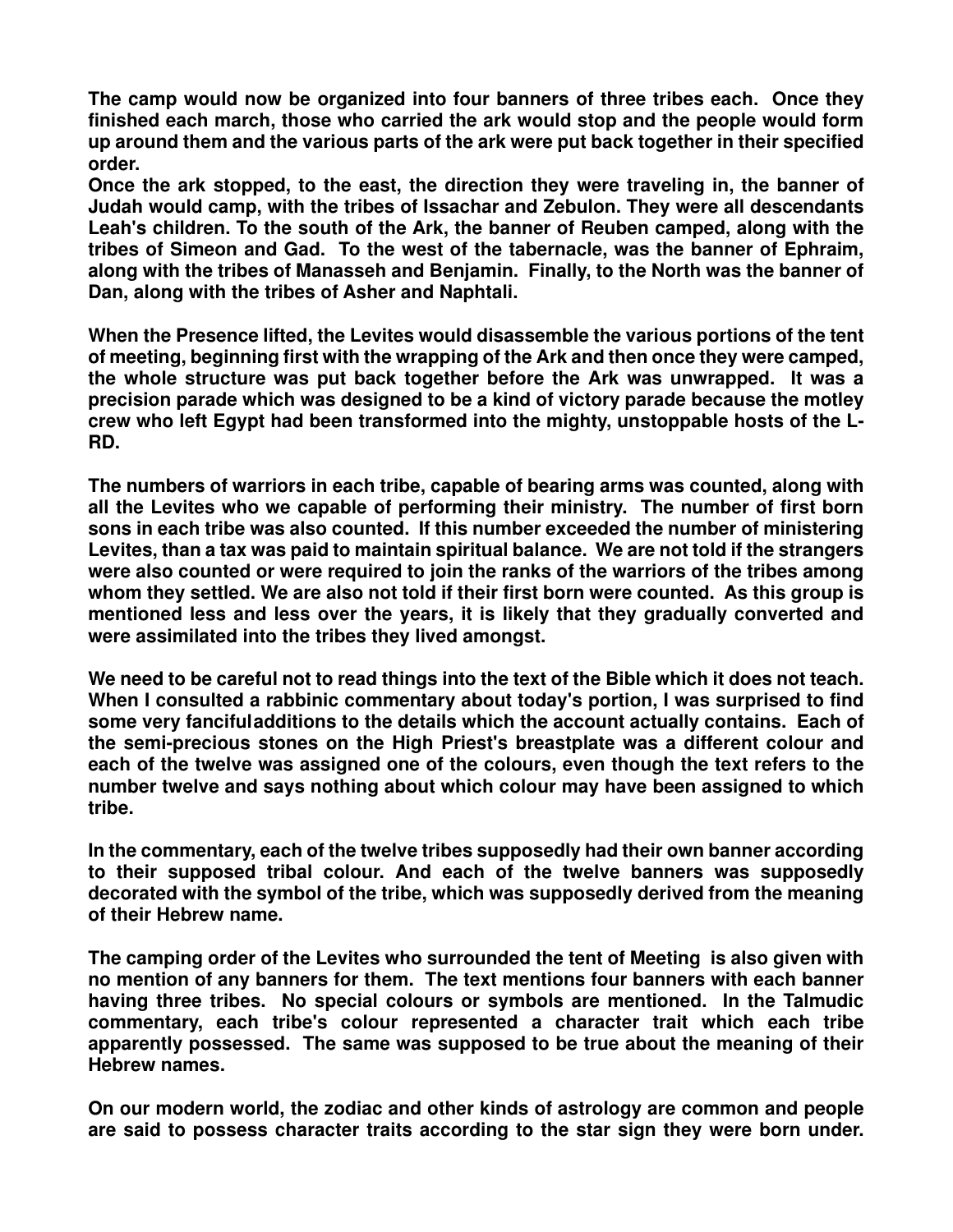**This is a form of superstitious nonsense, because our personalities are not formed by any star we were born under. There are four factors that contribute to the formation of our personalities: temperament, training, experiences and opportunities, but our basic birth temperament remains unchanged. It is either developed or twisted. None of the 12 tribes had temperaments geared to either their supposed colours or to the signs derived from the Hebrew meaning of their names. Their names were also never given prophetically, but as insults between the two sisters, as they battled to give their husband the most sons.** 

**None more and nothing less. I have seen instructions given on how to make coloured banners and attach tribal symbols to them, but it is just a fanciful, traditional invention which has no foundation in the text of the Torah.** 

**It is the number of the tribes and the number of the banners which is significant. The Talmud said that the four banners camped around the Presence, like the four living creatures fluttered around YHVH in heaven. There is no indication that this was ever the intention of the text. We need to limit ourselves to deriving meaning intended by a biblical text and not to add to the meaning which the text does not intend. We can mention various possibilities which may have been used in addition to the details of the text, but our faith should always be based on what the biblical text teachers, nothing more and nothing less.** 

**The camp was getting organized to move and it would have been done with a lot of precision and must have been wonderful to watch as they packed up and equally wonderful to watch as they set up. Our lives need to have spiritual precision and spiritual beauty as we camp our way through the ups and downs of this life, on our way home to our Father's House in glory. How is your pilgrimage doing. Are you organized and do you know your place in the camp, which means in our midst?** 

**Sermon: Shavuot: The Law is a Blessing and Not a Curse** 

**Texts: "The Law of the L-RD is perfect, reviving the soul; the decrees of the L-RD are sure, making wise the simple. More to be desired are they than gold, even much fine gold; sweeter also than honey and the drippings of the honey comb. Moreover by them is your servant warned, in keeping them, there is great reward. For the love of G-d is this, that we obey His commandments. And His commandments are not burdensome."(Ps. 19:8, 11. I John 5:3)** 

**As we prepare to celebrate Shavuot, I want to go over some familiar territory, so that we can give a good answer to those who falsely assume that the Law of G-d could ever be a curse. Most of this misunderstanding comes from Paul's discussions in Romans 7,8 and in the Book of Galatians. Let me be very clear when I say that I believe that the entire contents of the Scriptures are inspired and contain no error, but there are some portions which contain things which are difficult to understand and which some people twist and misunderstand (2 Pe. 3:16). These more complex Scriptures are still fully inspired, but misinterpretations of the same are not.** 

**We have to work very hard to understand what the Scriptures actually say (2 Tim. 2:15) and not go beyond that which is written and assign any meanings which are not intended (I Cor. 4:6; Prov. 30:5, 6). A knowledge of Greek and Hebrew is helpful, not because their**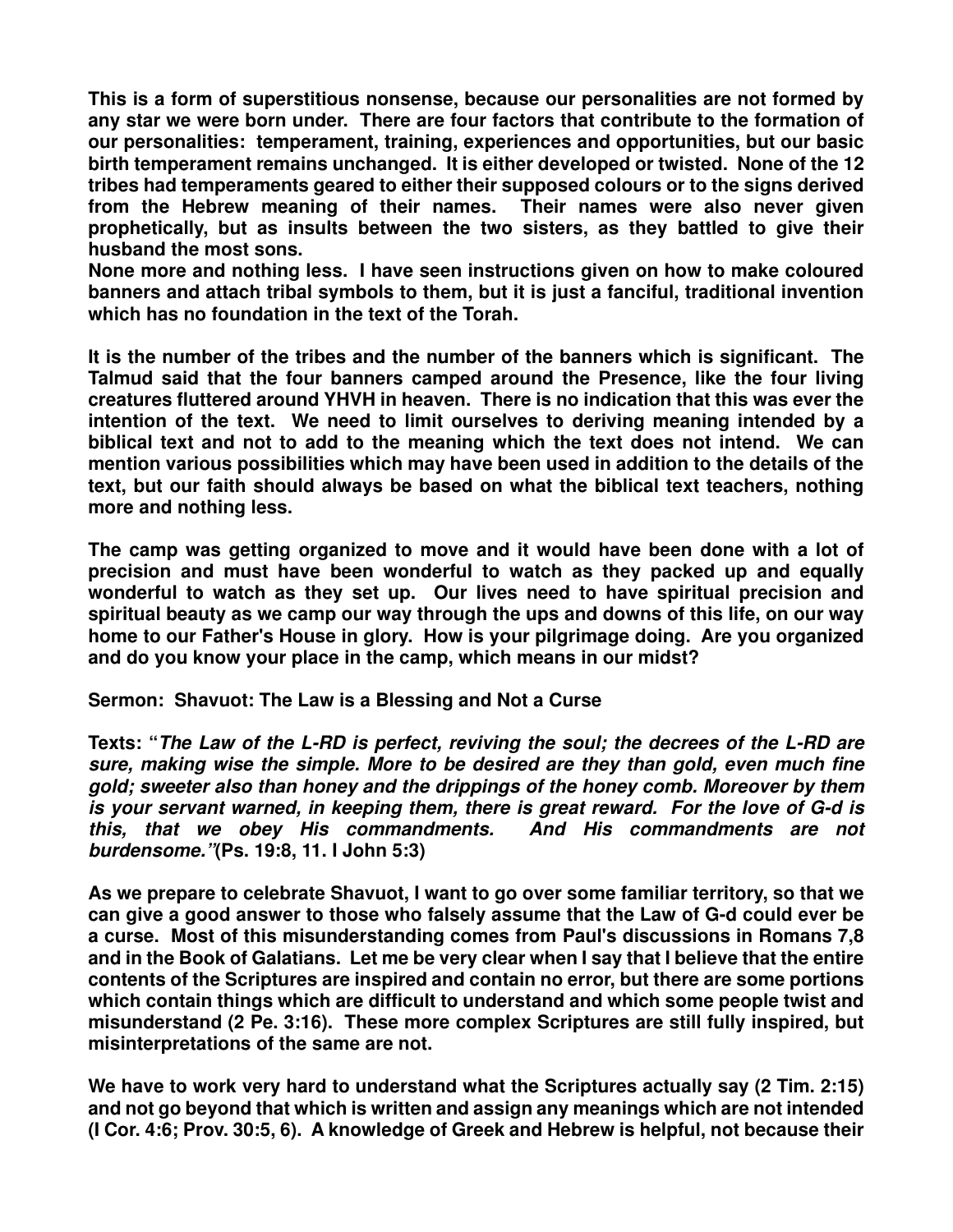**full meaning can not be found in modern language translations, but sometimes there are expressions and idiomatic sayings which do not translate easily.** 

**A major example of this is the term: the Law. In both Hebrew and Greek, it can mean both the words of Moses and also any other portion of the Scriptures. It can also be taken to mean the teachings and traditions of men and when this occurs we have to pay very careful attention to clues in the context of certain passages. The Law of G-d is never called a curse and the Gospel of our blessed Messiah does not release us from our obligation to fully obey the Law of G-d and apply its teachings to every area of our lives.** 

**There are several concerns I want to discuss with you today, so that you are fully equipped in your walk with the Messiah and are deficient in nothing (2 Tim. 3:16, 17).** 

**Obedience to the Word is not a means to access the grace and love of G-d, but should always be a response to it. We cannot earn G-d's favour (Eph. 2:8,9) by the performance of good works, and this spiritual necessity should be our primary and consistent response to His undeserving love. We neither try to earn His favour or try to impress Him with our good deeds. They are just our humble and grateful response to that which we know we do not deserve. Nothing we can ever do will give us the right to require that G-d bless us and our feeble efforts are never good enough to earn His undeserved favour. Our obedience to His Word remains both our expression of thanksgiving and the only acceptable way of knowing Him and walking with Him. Anything less is incredibly deficient.** 

**Some teach that it does not matter what we do, He will still love us. They say that once we have accepted the Messiah and invited Him into our hearts, we have our personal, permanent ticket to heaven, no matter how sinful or rebellious our lives become. The theological term for this in antinomianism, where people feel that their faith somehow excludes them from the obligation to obey the law and morals which are derived from it. It certainly does not.** 

**In the Revelation, John referred to the Nicolatians, who taught that unrestrained indulgence was a valid response to the Gospel. Sinfulness is a violation of the Gospel and stands against what is taught in the Torah. We do not sin that grace may abound (Rom. 6:1).** 

**This is also often referred to as cheep grace which wrongly teaches that our eternal destiny is so secure, that we can give ourselves over to all and any kinds of sinfulness, with no fear of punishment or judgment. However, it is also true that G-d's enduring love and grace mean that we are not easily lost, even when we temporarily stray from the straight and narrow. I once told a troubled native friend of mine: "sick ain't dead". But it is still sick.** 

**On the day of judgment, all the problems and dark stains we have been unable to resolve or be cleansed from, will go up in smoke as we pass through the fire of G-d's gracious judgment (I Cor. 3:10-15). Suffering loss is not the same thing as being eternally lost, but those who oppose the righteousness we are all called to practice are playing with fire and great loss.**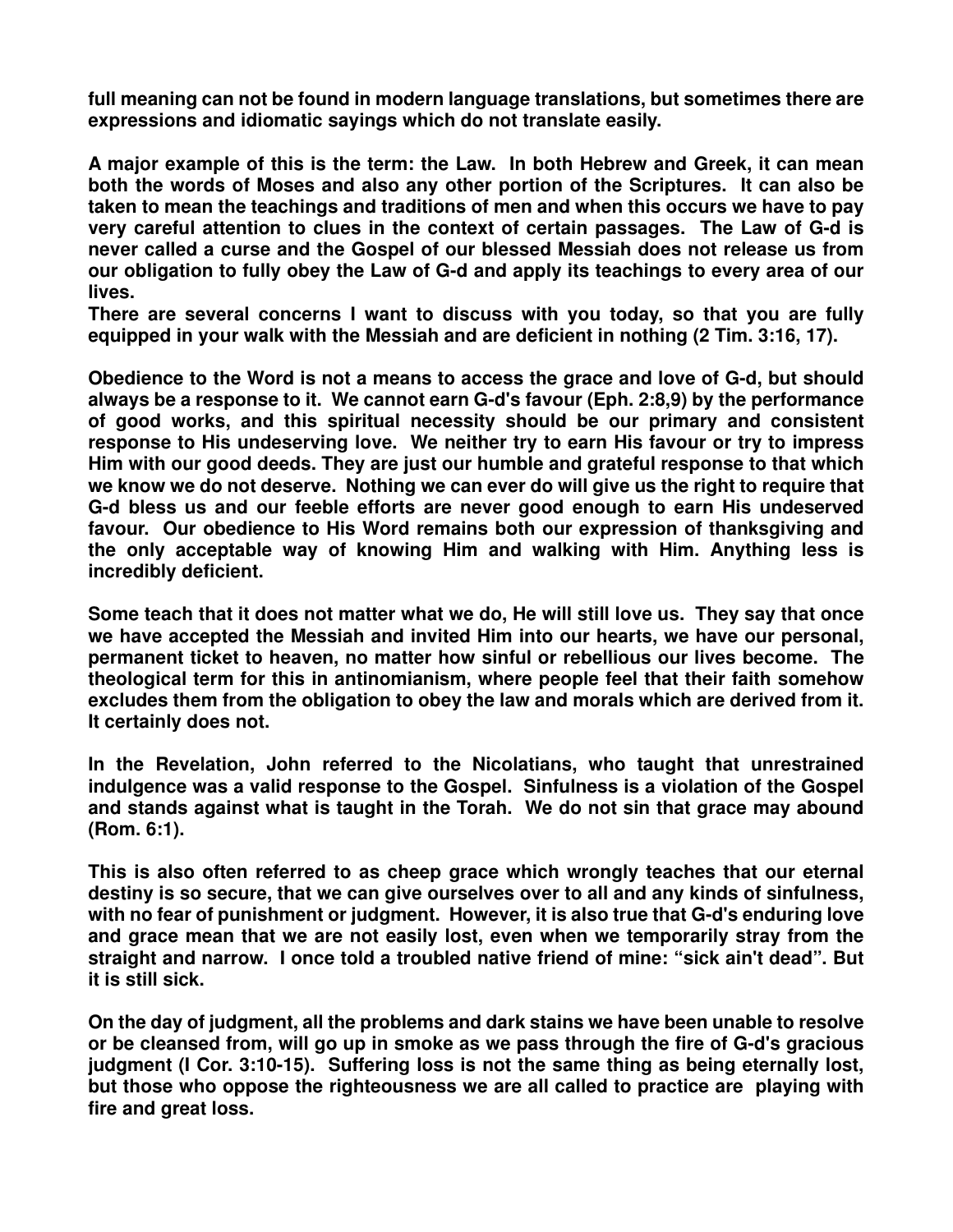**When we stand before our Good Shepherd, He will weed out all the works of the flesh which have taken root in our hearts and we shall be rewarded to the extent that we have made the fruit of the Spirit what our lives are all about. Some believers have slipped into a spiritual coma and give no sign of spiritual life. They are in grave danger of great loss, but if there is a small corner of their heart which still belongs to the Messiah, it is always better to be an amoeba in Heaven than a whale in hell.** 

**People who flirt with spiritual ruin are not the models we should emulate and we should heed the words of James, when he says that faith without works is dead.** 

**However we should never feel that we are earning G-d's grace by our works or that our eternal destiny is dependent on them. It is only the weight of our heavenly rewards which will be determined by our faithfulness and good deeds. The violation of all or any of the Laws of G-d is an unacceptable form of spirituality and is a sign of spiritual sickness which can cause permanent damage to our souls both in this life and in the next.** 

**Israel did not obey their way out of their captivity in Egypt, they were delivered by the might and power of YHVH. They went from being slaves in Egypt to becomes the slaves of YHVH. The Queen Mother once said that duty is the rent you pay for living. I would say it a little differently. Obedience is the rent you pay because of the great salvation which was so freely given to you. Obedience is also the best investment which you can make for your future rewards in Heaven. In a very true sense, legalism or the teaching that salvation needs to be earned by our works is just as evil and wrong as the lawlessness of cheap grace.** 

**The term Law, can mean at least four things. First it can mean the Ten Words which were given from Mount Sinai at Shavuot so many centuries ago. The people shook with fear, not so much because the mountain smoked, shook and made a great noice. They shook because the Law of G-d left no room for sin and covered every aspect of their lives from the cradle to the grave.** 

**The Law can also refer to any of the content of the Torah, the Prophets, the Writings or the teachings of the New Testament. Whatever G-d said or what was said about G-d and how to walk with Him in all and any portions of the Scriptures, can also be called the Law.** 

**The Law can also refer to any teachings about any subject and are really the rules to follow if you want something to be done well and good. I have heard that there is a Torah for motorbikes and I would add that following this Torah is kosher. Good manners and wise behaviour could also be called a form of the law or Torah. Keeping the speed limit is following the Law as is not breaking the stipulations of copyright. There are punishments and consequences for breaking these laws, but the highest and most essential law we should follow is the Law of G-d.** 

**In the Book of Galatians, Paul is dealing with a form of legalism which taught that full obedience to the traditions of sages and scholars of Judaism was both a requirement for Salvation and was the only way to access or earn the grace of G-d. I am grateful that so many wise people have provided us with so many amazing insights into the Word of G-d and accessing their words can provide us with a deeper insight into the teachings**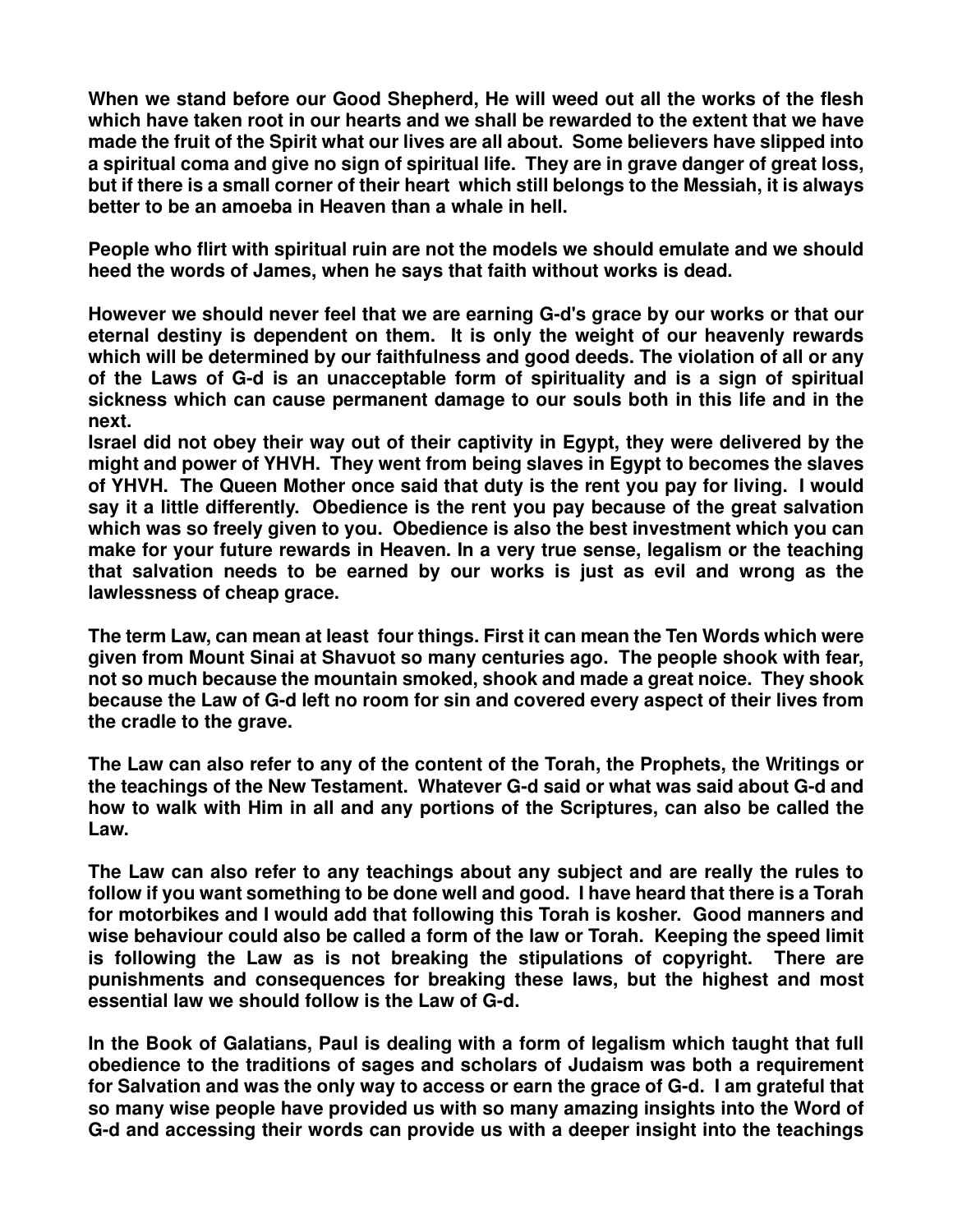**of G-d's Word.** 

**This is a situation where the law can be called a curse. Orthodox Jews are required to obey thousands of laws and the punishments for not doing so are both numerous and sometimes horrendous. There are also 420 laws which they have to keep every day. It would be impossible to keep all of these man made laws and the amount of guilt they generate is excruciating. Guilt is never a good motivator and doing things out of obligation is not the same as responding in love.** 

**The Law can be a curse if it us referring to the traditions and rules of men and not to the Law of G-d. There are good consequences which come when we follow this law and we suffer negative consequences when we do not follow it. But endeavoring to live by its stipulations is never called a curse in the Scriptures.** 

**When we study the teachings of Paul in both Romans and in Galatians we need to make a clear distinction between the teachings of men and the Law of G-d.** 

**In fact, in the Book of Romans, Paul outlines four different kinds of Law which want us to become subject to. But we should understand what he is teaching or we will miss his point.** 

**He says that the Law of G-d is good and that he takes pleasure in it, in his inner man. In other words he acknowledges that it is good and should be obeyed. He calls this the law of his conscience. Next he mentions law of sin and death, which twists the Law of G-d and makes it a weapon which is used against us to destroy us. Lastly, he mentions the Law of the Spirit and Life in our blessed Messiah. This law wrestles the Law of G-d out of the grasp of the law of sin and death and empowers the law of our conscience so that we may fulfill the righteousness of the Law of G-d.** 

**Are you letting the Law of the Spirit and of Life empower the law of your conscience so that you fulfill the righteousness of the Law of G-d? In this segment, our disobedience is a curse and the Law of G-d is never described as a curse. In this discussion, he is not talking about the traditions and laws of men which can be a curse.** 

**Truly, in the Scriptures, the Law of G-d is nowhere described as a curse. In Galatians, the Law is described as a curse from which we need to be delivered. But it is not referring to the Law of G-d. When the teachings and the rules of men are called the Law, this body of information and the requirements of this Law are described as a curse.** 

**Which Law are you following? We should follow the laws of our land, as long as they do not violate the Scriptures. We should also follow good instructions when we are trying to build our motorbike or maintain our vehicle. We should always follow the Law of G-d so that we can be spiritually vigorous as we set straight paths for the healing of our wounded feet.** 

**We should never try to follow all the laws and traditions of men which want to govern every area of our lives, as they crush us under a massive load of guilt. The Law of G-d is the only path we need to have as a light for our feet and there is no curse attached to it.**